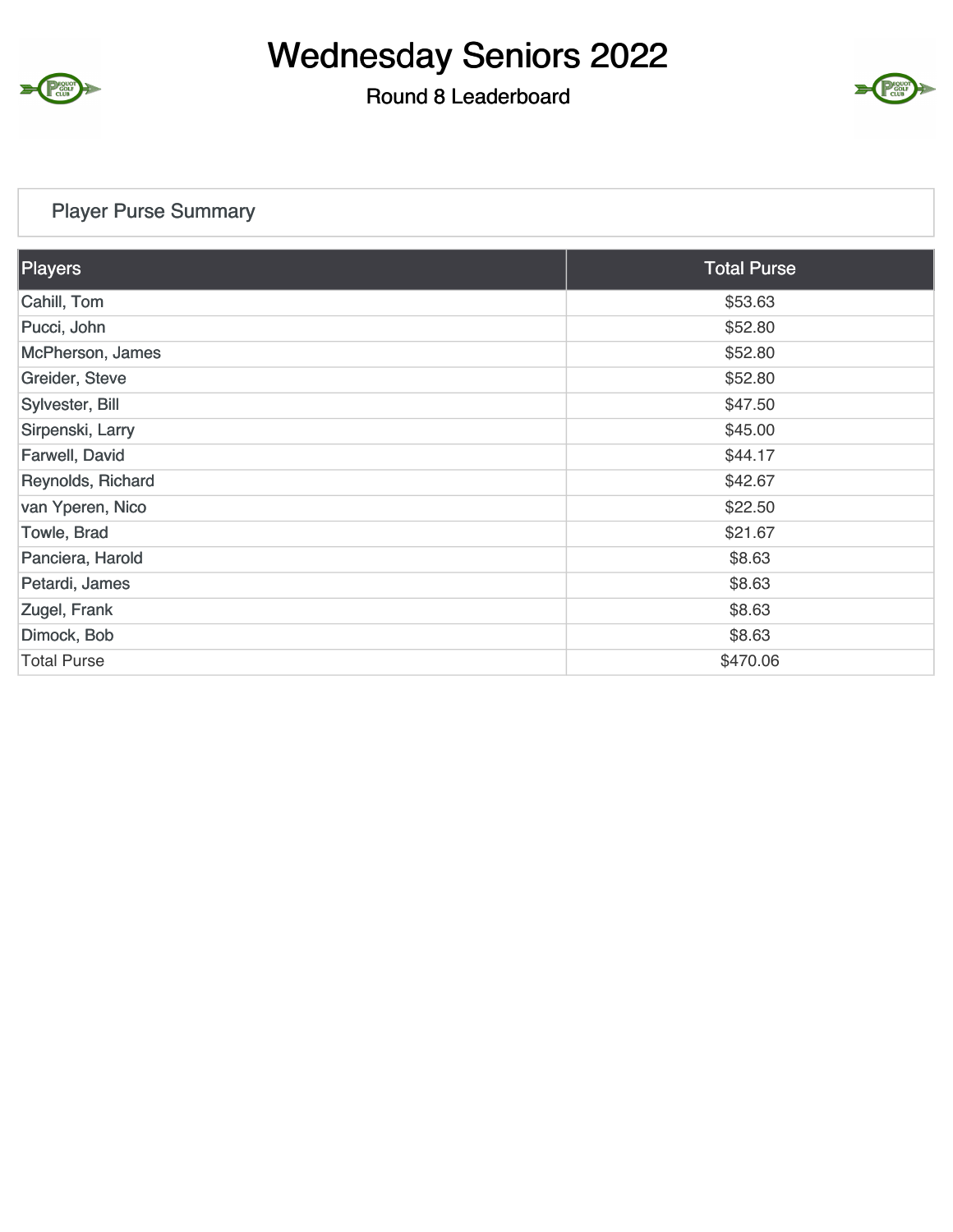

#### Round 8 Leaderboard



#### Individual Net

| Pos.            | Player                                 | To Par<br><b>Net</b> | <b>Total</b><br><b>Net</b> | Purse   |
|-----------------|----------------------------------------|----------------------|----------------------------|---------|
| $\mathbf{1}$    | Sirpenski, Larry<br>Pequot Golf Club   | $-3$                 | 67                         | \$45.00 |
| $\sqrt{2}$      | Sylvester, Bill<br>Pequot Golf Club    | $-1$                 | 69                         | \$25.00 |
| $\mathsf 3$     | Reynolds, Richard<br>Pequot Golf Club  | $\mathsf E$          | 70                         | \$21.00 |
| T <sub>4</sub>  | Pucci, John<br>Pequot Golf Club        | $+1$                 | 71                         | \$8.63  |
| T4              | Panciera, Harold<br>Pequot Golf Club   | $+1$                 | 71                         | \$8.63  |
| T <sub>4</sub>  | Greider, Steve<br>Pequot Golf Club     | $+1$                 | 71                         | \$8.63  |
| T4              | Dimock, Bob<br><b>Pequot Golf Club</b> | $+1$                 | 71                         | \$8.63  |
| T4              | McPherson, James<br>Pequot Golf Club   | $+1$                 | 71                         | \$8.63  |
| T <sub>4</sub>  | Zugel, Frank<br>Pequot Golf Club       | $+1$                 | 71                         | \$8.63  |
| T4              | Cahill, Tom                            | $+1$                 | 71                         | \$8.63  |
| T4              | Petardi, James<br>Pequot Golf Club     | $+1$                 | 71                         | \$8.63  |
| T <sub>12</sub> | Johnson, Bill<br>Pequot Golf Club      | $+2$                 | 72                         | \$0.00  |
| T <sub>12</sub> | Banks, George<br>Pequot Golf Club      | $+2$                 | 72                         | \$0.00  |
| T <sub>12</sub> | McArthur, Hamish<br>Pequot Golf Club   | $+2$                 | 72                         | \$0.00  |
| T <sub>12</sub> | Dias, Don<br>Pequot Golf Club          | $+2$                 | 72                         | \$0.00  |
| T16             | Wright, Leonard<br>Pequot Golf Club    | $+3$                 | 73                         | \$0.00  |
| <b>T16</b>      | Hantman, Ronald<br>Pequot Golf Club    | $+3$                 | 73                         | \$0.00  |
| T16             | Greene, Keith<br>Pequot Golf Club      | $+3$                 | 73                         | \$0.00  |
| T16             | Wildes, Kevin<br>Pequot Golf Club      | $+3$                 | 73                         | \$0.00  |
| T16             | Farwell, David<br>Pequot Golf Club     | $+3$                 | 73                         | \$0.00  |
| T16             | Woods, Steve<br>Pequot Golf Club       | $+3$                 | 73                         | \$0.00  |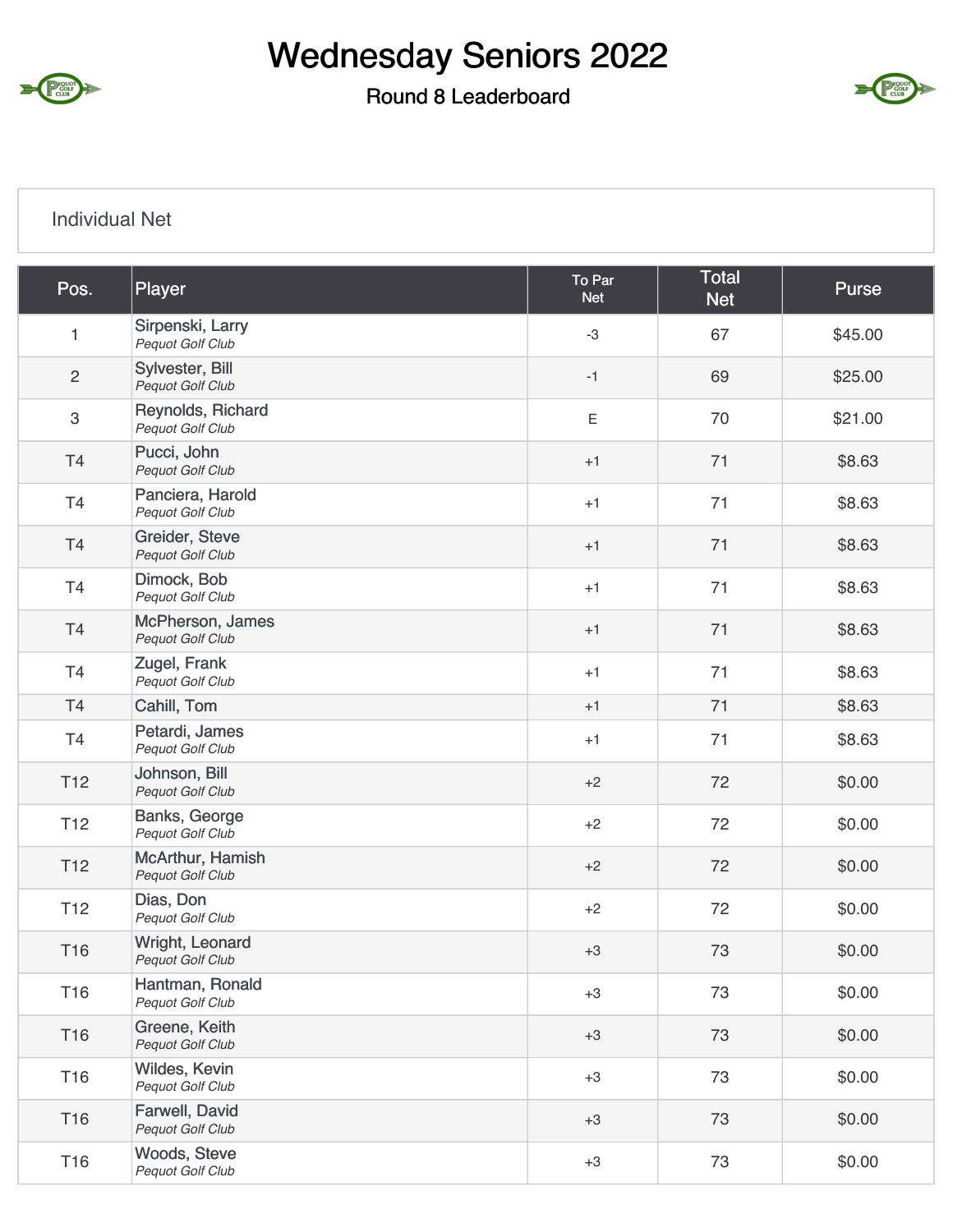

### Round 8 Leaderboard



| T <sub>22</sub>          | Nunes, Paul<br><b>Pequot Golf Club</b>      |               |                |               |                |               |             |                |                          |                |                                 |                |    | $+4$                      |                |                      | 74             |               |               |         | \$0.00 |              |    |
|--------------------------|---------------------------------------------|---------------|----------------|---------------|----------------|---------------|-------------|----------------|--------------------------|----------------|---------------------------------|----------------|----|---------------------------|----------------|----------------------|----------------|---------------|---------------|---------|--------|--------------|----|
| T <sub>22</sub>          | Towle, Brad                                 |               |                |               |                |               |             |                |                          |                |                                 |                |    | $+4$                      |                |                      | 74             |               |               |         | \$0.00 |              |    |
| T <sub>22</sub>          | Cerrone, Erick<br><b>Pequot Golf Club</b>   |               |                |               |                |               |             |                |                          |                |                                 |                |    | $+4$                      |                |                      | 74             |               |               |         | \$0.00 |              |    |
| T <sub>22</sub>          | Boehm, Karl<br>Pequot Golf Club             |               |                |               |                |               |             |                |                          |                |                                 |                |    | $+4$                      |                |                      | 74             |               |               |         | \$0.00 |              |    |
| T <sub>26</sub>          | Taylor, George<br>Pequot Golf Club          |               |                |               |                |               |             |                |                          |                |                                 |                |    | $+5$                      |                |                      | 75             |               |               |         | \$0.00 |              |    |
| T <sub>26</sub>          | Bailey, Dean<br>Pequot Golf Club            |               |                |               |                |               |             |                |                          |                |                                 |                |    | $+5$                      |                |                      | 75             |               |               |         | \$0.00 |              |    |
| T26                      | Giannelli, Tom<br>Pequot Golf Club          |               |                |               |                |               |             |                |                          |                |                                 |                |    | $+5$                      |                |                      | 75             |               |               |         | \$0.00 |              |    |
| T <sub>29</sub>          | Smyth, Paul<br>Pequot Golf Club             |               |                |               |                |               |             |                |                          |                |                                 |                |    | $+6$                      |                |                      | 76             |               |               |         | \$0.00 |              |    |
| T <sub>29</sub>          | Coogan, Ed<br><b>Pequot Golf Club</b>       |               |                |               |                |               |             |                |                          |                |                                 |                |    | $+6$                      |                |                      | 76             |               |               |         | \$0.00 |              |    |
| T <sub>29</sub>          | van Yperen, Nico<br><b>Pequot Golf Club</b> |               |                |               |                |               |             |                |                          |                |                                 |                |    | $+6$                      |                |                      | 76             |               |               |         | \$0.00 |              |    |
| T29                      | Bone, Robert<br>Pequot Golf Club            |               |                |               |                |               |             |                |                          |                |                                 |                |    | $+6$                      |                |                      | 76             |               |               |         | \$0.00 |              |    |
| <b>T33</b>               | Turley, Kevin<br>Pequot Golf Club           |               |                |               |                |               |             |                |                          |                |                                 |                |    | $+7$                      |                |                      | 77             |               |               |         | \$0.00 |              |    |
| <b>T33</b>               | Barry, Jeff<br>Pequot Golf Club             |               |                |               |                |               |             |                |                          |                |                                 |                |    | $+7$                      |                |                      | 77             |               |               |         | \$0.00 |              |    |
| <b>T33</b>               | Pelt, John<br>Pequot Golf Club              |               |                |               |                |               |             |                |                          |                |                                 |                |    | $+7$                      |                |                      | 77             |               |               |         | \$0.00 |              |    |
| <b>T36</b>               | Bacewicz, Robert<br>Pequot Golf Club        |               |                |               |                |               |             |                |                          |                |                                 |                |    | $+8$                      |                |                      | 78             |               |               |         | \$0.00 |              |    |
| <b>T36</b>               | Schmidt, David<br>Pequot Golf Club          |               |                |               |                |               |             |                |                          |                |                                 |                |    | $+8$                      |                |                      | 78             |               |               |         | \$0.00 |              |    |
| 38                       | Pullen, Rudy<br>Pequot Golf Club            |               |                |               |                |               |             |                |                          |                |                                 |                |    | $+9$                      |                |                      | 79             |               |               |         | \$0.00 |              |    |
| 39                       | Bruno, Ed<br><b>Pequot Golf Club</b>        |               |                |               |                |               |             |                |                          |                |                                 |                |    | $+13$                     |                |                      | 83             |               |               |         | \$0.00 |              |    |
| 40                       | Boots, Bill<br><b>Pequot Golf Club</b>      |               |                |               |                |               |             |                |                          |                |                                 |                |    | $+23$                     |                |                      | 93             |               |               |         | \$0.00 |              |    |
|                          |                                             |               |                |               |                |               |             |                |                          |                | Total Purse Allocated: \$160.00 |                |    |                           |                |                      |                |               |               |         |        |              |    |
|                          |                                             |               |                |               |                |               |             |                |                          | <b>Strokes</b> |                                 |                |    |                           |                |                      |                |               |               |         |        |              |    |
|                          |                                             | 1             | $\overline{2}$ | $\mathbf{3}$  | $\overline{4}$ | 5             | 6           | $\overline{7}$ | $\bf 8$                  | 9              | <b>Out</b> 10                   |                | 11 | 12                        | 13             | 14                   | 15             | 16            | 17            | 18      |        | In Total Net |    |
| Sirpenski, Larry<br>(14) |                                             | $\circled{4}$ | $\circled{4}$  | $\circled{4}$ | $\boxed{5}$    | $\circled{4}$ | $\boxed{4}$ | 5              | 5                        | $\circled{3}$  | 38                              | $\boxed{5}$    | 5  | $\ensuremath{\mathsf{3}}$ | 6              | $\overline{4}$       | $\circled{4}$  | $\circled{4}$ | $\boxed{6}$   | 6       | 43     | 81           | 67 |
| Sylvester, Bill (23)     |                                             | $\circled{4}$ | $\circled{4}$  | $\circled{5}$ | 5              | $\sqrt{7}$    | $\boxed{7}$ | $\overline{7}$ | $\textcircled{\tiny{1}}$ | $\circled{3}$  | 46                              | $\circled{4}$  | 6  | $\circled{3}$             | $\overline{7}$ | $6^{\bullet\bullet}$ | $\boxed{6}$    | $\circled{5}$ | $\circled{3}$ | $\,6\,$ | 46     | 92           | 69 |
| Reynolds, Richard<br>(8) |                                             | 4             | $\boxed{5}$    | 5             | $\overline{5}$ | $\boxed{6}$   | 3           | $\circled{4}$  | $\circled{4}$            | $\circled{3}$  | 39                              | $\overline{4}$ | 5  | $\overline{4}$            | 5              | $\circled{4}$        | $\overline{4}$ | 6             | 3             | ◑       | 39     | 78           | 70 |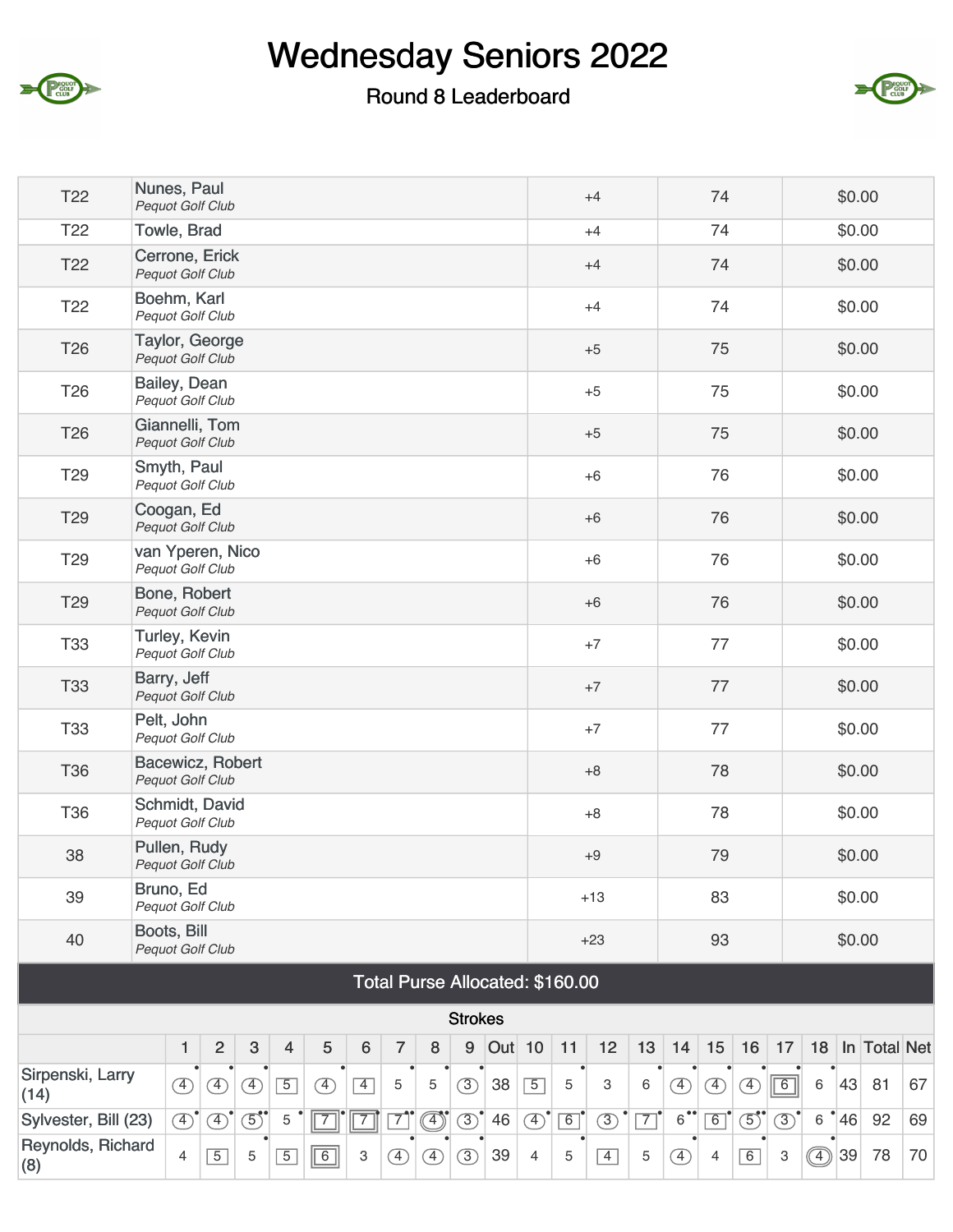



Round 8 Leaderboard

| Pucci, John (14)         | A)                              | 5                            | $\boxed{4}$    | $\overline{5}$ | $\overline{4}$               | 3                         | $\overline{8}$               | $\left( 4\right)$                                             |                             | 41 | $\overline{6}$               | $\overline{6}$    | 3                         | 6              | 5                            | $\boxed{3}$                  | 5                            | $\circled{3}$  | 7                           | 44              | 85  | 71 |
|--------------------------|---------------------------------|------------------------------|----------------|----------------|------------------------------|---------------------------|------------------------------|---------------------------------------------------------------|-----------------------------|----|------------------------------|-------------------|---------------------------|----------------|------------------------------|------------------------------|------------------------------|----------------|-----------------------------|-----------------|-----|----|
| Panciera, Harold<br>(13) | 5                               | $\left( \overline{4}\right)$ | F)             | $\overline{5}$ | 5                            | 3                         | 6                            | 5                                                             | $\overline{4}$              | 41 | $\overline{4}$               | 5                 | $\overline{4}$            | $\circled{5}$  | $\left( \overline{4}\right)$ | 5                            | 6                            | $\overline{5}$ | $\circled{5}$               | 43              | 84  | 71 |
| Greider, Steve (13)      | $\left( \overline{4}\right)$    | $\overline{6}$               | 5              | $\overline{6}$ | $\left( \overline{4}\right)$ | $\overline{4}$            | $\mathcal{F}$                | 5                                                             | 4                           | 42 | 6                            | I)                | 3                         | 6              | $\left( \overline{4}\right)$ | $\mathcal{F}$                | $\overline{6}$               | $\overline{4}$ | 6                           | 42              | 84  | 71 |
| Dimock, Bob (18)         | 5                               | $\circled{4}$                | 5              | 5              | $\left( \overline{4}\right)$ | $\circled{3}$             | 5                            | 6                                                             | $\overline{4}$              | 41 | 6                            | 5                 | 4                         | $\overline{7}$ | $\overline{6}$               | $\left( \overline{4}\right)$ | $\overline{6}$               | 4              | 6                           | 48              | 89  | 71 |
| McPherson, James<br>(15) | $\circledS$                     | Ŧ)                           | 5              | 6              | $\mathcal{F}$                | $\overline{4}$            | 5                            | $\left( \overline{4}\right)$                                  | 4                           | 39 | $\overline{4}$               | 6                 | $\sqrt{5}$                | 6              | 5                            | 5                            | 5                            | $\overline{5}$ | 6                           | 47              | 86  | 71 |
| Zugel, Frank (18)        | 5                               | 5                            | 5              | $\circled{4}$  | $\overline{6}$               | 4                         | $\overline{6}$               | 5                                                             | $\circled{3}$               | 43 | $\circled{4}$                | $\overline{6}$    | $\overline{5}$            | 6              | 5                            | 5                            | 5                            | 4              | 6                           | 46              | 89  | 71 |
| Cahill, Tom (29)         | $\textcircled{\small{5}}$       | Ŧ)                           | $\overline{8}$ | $\overline{6}$ | 10                           | 4                         | $\sqrt{4}$                   | $\overline{7}$                                                | $\boxed{4}$                 | 52 | 5                            | $6$ <sup>**</sup> | $\circled{3}$             | $\circledS$    | ③                            | $\overline{7}$               | $\overline{5}$               | 6              | 7                           | 48              | 100 | 71 |
| Petardi, James<br>(15)   | 5                               | 5                            | 5              | 5              | $\mathcal{F}$                | 3                         | $\overline{6}$               | $\circledA$                                                   | 4                           | 41 | $\overline{5}$               | 5                 | $\overline{4}$            | 6              | 5                            | 5                            | 5                            | 4              | 6                           | 45              | 86  | 71 |
| Johnson, Bill (17)       | 6                               | 5                            | 5              | $\overline{4}$ | 5                            | $\overline{4}$            | 5                            | 5                                                             | $\overline{4}$              | 43 | $\circled{4}$                | 6                 | 3                         | $\circled{5}$  | $\overline{4}$               | 6                            | 7                            | $\overline{5}$ | 6                           | 46              | 89  | 72 |
| Banks, George<br>(12)    | 5                               | $\overline{5}$               | 5              | $\overline{4}$ | $\circled{4}$                | $\boxed{5}$               | 5                            | 6                                                             | $\overline{4}$              | 43 | $\overline{4}$               | 5                 | 3                         | $\circled{5}$  | 5                            | 5                            | 5                            | $\overline{4}$ | $\circled{5}$               | 41              | 84  | 72 |
| McArthur, Hamish<br>(13) | 5                               | $\left( \overline{4}\right)$ | 5              | 4              | $\left( \overline{4}\right)$ | 3                         | 5                            | 6                                                             | $\overline{6}$              | 42 | $\boxed{5}$                  | 5                 | $\overline{4}$            | $\overline{7}$ | 5                            | 5                            | $\left( \overline{4}\right)$ | 3              | (5)                         | 43              | 85  | 72 |
| Dias, Don (13)           | 5                               | 5                            | $\overline{4}$ | 4              | $\mathcal{F}$                | $\overline{5}$            | $\overline{4}$               | 5                                                             | $\overline{4}$              | 40 | $\overline{5}$               | $\circled{4}$     | 6                         | $\overline{7}$ | 5                            | $\circled{4}$                | $\circled{4}$                | $\overline{4}$ | 6                           | 45              | 85  | 72 |
| Wright, Leonard<br>(15)  | <sup>4</sup>                    | 4)                           | 5              | 5              | 5                            | $\overline{4}$            | 6                            | $\bigoplus$                                                   | 4                           | 41 | $\boxed{5}$                  | 6                 | $\overline{4}$            | 6              | 5                            | 5                            | 5                            | $\overline{5}$ | 6                           | 47              | 88  | 73 |
| Hantman, Ronald<br>(11)  | 5                               | $\overline{5}$               | 5              | $\overline{5}$ | 5                            | $\overline{4}$            | 6                            | $\circled{4}$                                                 | $\overline{4}$              | 43 | $\overline{4}$               | 5                 | 3                         | $\circledS$    | 5                            | $\overline{5}$               | 5                            | $\boxed{4}$    | $\circled{5}$               | 41              | 84  | 73 |
| Greene, Keith (15)       | 5                               | 5                            | $\overline{7}$ | 5              | $\overline{6}$               | $\overline{4}$            | 6                            | $\bigoplus$                                                   | $\circled{3}$               | 45 | 6                            | 6                 | $\overline{4}$            | 6              | $\circledA$                  | $\mathcal{F}$                | 5                            | 4              | $\left(\overline{4}\right)$ | 43              | 88  | 73 |
| Wildes, Kevin (14)       | 5                               | 5                            | $\overline{6}$ | $\overline{4}$ | $\left( \overline{4}\right)$ | $\overline{4}$            | 6                            | 5                                                             | $\overline{4}$              | 43 | $\overline{5}$               | 5                 | 3                         | $\circled{5}$  | 5                            | $\overline{6}$               | 5                            | 4              | 6                           | 44              | 87  | 73 |
| Farwell, David (10)      | 5                               | $\overline{4}$               | 5              | 4              | $\overline{5}$               | 3                         | 5                            | 6                                                             | $\overline{4}$              | 41 | $\overline{5}$               | 6                 | 3                         | ◉              | 5                            | $\overline{5}$               | 5                            | $\overline{4}$ | $\circled{5}$               | 42              | 83  | 73 |
| Woods, Steve (16)        | 5                               | 5                            | $\mathcal{F}$  | 5              | 5                            | 3                         | $\overline{6}$               | 5                                                             | $\overline{5}$              | 43 | 5                            | 5                 | $\overline{5}$            | 6              | 5                            | $\left( \overline{4}\right)$ | 5                            | $\overline{5}$ | 6                           | 46              | 89  | 73 |
| Nunes, Paul (17)         | 5                               | 5                            | 5              | $\circled{4}$  | 5                            | $\overline{4}$            | 6                            | 5                                                             | $\overline{4}$              | 43 | 5                            | 6                 | $\overline{4}$            | 6              | 5                            | 5                            | 5                            | $\overline{6}$ | 6                           | 48              | 91  | 74 |
| Towle, Brad (7)          | 4                               | $\overline{5}$               | $\mathcal{F}$  | 4              | $\circled{3}$                | $\overline{5}$            | $\circledA$                  | $\left( \overline{4}\right)$                                  | $\overline{4}$              | 37 | $\overline{4}$               | 5                 | $\overline{4}$            | $\overline{7}$ | $\left( \overline{4}\right)$ | $\overline{5}$               | 5                            | $\overline{5}$ | 5                           | 44              | 81  | 74 |
| Cerrone, Erick (20)      | 5                               | 5                            | 5              | $\mathcal{F}$  | 5                            | 4                         | $\overline{6}$               | 6                                                             | 4                           | 44 | 5                            | $\overline{6}$    | $\overline{4}$            | 6              | $\overline{7}$               | 5                            | $\overline{6}$               | 4              | $\overline{7}$              | 50              | 94  | 74 |
| Boehm, Karl (28)         | $\mathfrak{F}'$                 | $\overline{6}$               | $\overline{7}$ | 5              | $\left( \overline{4}\right)$ | $\circled{3}$             | $\bullet\bullet$<br>6        | 6                                                             | $\overline{4}$ <sup>*</sup> | 46 | $\overline{8}$               | $\overline{9}$    | $\overline{\mathcal{E}}$  | 7              | 6                            | 5                            | 6                            | $\overline{5}$ | $\overline{7}$              | 56              | 102 | 74 |
| Taylor, George<br>(20)   | 5                               | 5                            | 5              | Ð              | $\boxed{9}$                  | 4                         | $\overline{7}$               | 5                                                             | 4                           | 48 | $\boxed{6}$                  | 5                 | 4                         | $\overline{7}$ | (5)                          | 5                            | $\left( \overline{4}\right)$ | 4              | $\overline{7}$              | 47              | 95  | 75 |
| Bailey, Dean (15)        | $\circled{4}$                   | 5                            | 6              | 5              | 6                            | $\overline{4}$            | $\circled{4}$                | $\bigoplus$                                                   | $\overline{4}$              | 42 | 4                            | 5                 | 3                         | $\overline{7}$ | 5                            | $\overline{7}$               | 6                            | $\boxed{5}$    | $6\overline{6}$             | $^{\bullet}$ 48 | 90  | 75 |
| Giannelli, Tom (14)      | $\mathbf 5$                     | $\overline{7}$               | 5              | 4              | 5                            | $\overline{5}$            | 5                            | 5                                                             | (3)                         | 44 | $\overline{5}$               | 5                 | $\overline{4}$            | 6              | 5                            | $\left( \overline{4}\right)$ | 6                            | 4              | 6                           | 45              | 89  | 75 |
| Smyth, Paul (13)         | 5                               | 5                            | $\circledA$    | $\overline{5}$ | 6                            | 6                         | $\circled{4}$                | 5                                                             | 4                           | 44 | 4                            | $\overline{7}$    | $\overline{4}$            | $\circledS$    | ④                            | 5                            | $\overline{7}$               | 3              | 6                           | $^{\bullet}$ 45 | 89  | 76 |
| Coogan, Ed (10)          | 6                               | $\overline{5}$               | 5              | $\overline{6}$ | $\overline{4}$               | 3                         | $\left( \overline{4}\right)$ | 5                                                             | (3)                         | 41 | $\overline{4}$               | $\overline{8}$    | $\ensuremath{\mathsf{3}}$ | $\circled{5}$  | $\circled{4}$                | 4                            | 5                            | 3              | 9                           | 45              | 86  | 76 |
| van Yperen, Nico<br>(36) | $\bullet\bullet$<br>$\circledS$ | $\circled{5}$                | $\boxed{8}$    | $\overline{7}$ | $\boxed{8}$                  | ④                         | $\circledS$                  | $\boxed{8}$                                                   | 6                           | 56 | $\boxed{9}$                  | $\overline{7}$    | ③                         | 7              | 6                            | $\circled{5}$                | $\overline{8}$               | 5              | $\circled{6}$               | 56              | 112 | 76 |
| Bone, Robert (17)        | $\boxed{6}$                     | $\circled{4}$                | 5              | 5              | $\boxed{7}$                  | $\circled{3}$             | 6                            | $\overline{7}$                                                | $\overline{4}$              | 47 | $\circled{4}$                | 5                 | $\overline{4}$            | 6              | 5                            | 6                            | 6                            | $\boxed{5}$    | $\circled{5}^{\circ}$ 46    |                 | 93  | 76 |
| Turley, Kevin (9)        | $\circled{4}$                   | 4                            | $\overline{7}$ | $\overline{5}$ | 4                            | $\overline{4}$            | $\circled{4}$                | 5                                                             | $\overline{4}$              | 41 | $\overline{4}$               | A)                | 3                         | 6              | 5                            | $\overline{5}$               | $\overline{7}$               | $\overline{5}$ | 6                           | $\degree$ 45    | 86  | 77 |
| Barry, Jeff (10)         | $\circled{4}$                   | $\overline{5}$               | 5              | $\overline{5}$ | $\overline{7}$               | $\ensuremath{\mathsf{3}}$ | 5                            | $\circled{4}$                                                 | 4                           | 42 | 4                            | 5                 | 3                         | $\circled{5}$  | 5                            | $\overline{6}$               | 5                            | $\overline{4}$ | $\overline{8}$              | 45              | 87  | 77 |
| Pelt, John (22)          | 5                               | $\overline{6}$               | $\overline{8}$ | 6              | $\overline{6}$               | 4                         | 6                            | $\overline{5}$ <sup><math>\overline{\phantom{0}}</math></sup> | $\overline{5}$              | 51 | $\left( \overline{4}\right)$ | 5                 | $\circled{3}$             | $\sqrt{8}$     | $\circled{5}$                | 5                            | $\overline{6}$               | $\overline{5}$ | 7                           | 48              | 99  | 77 |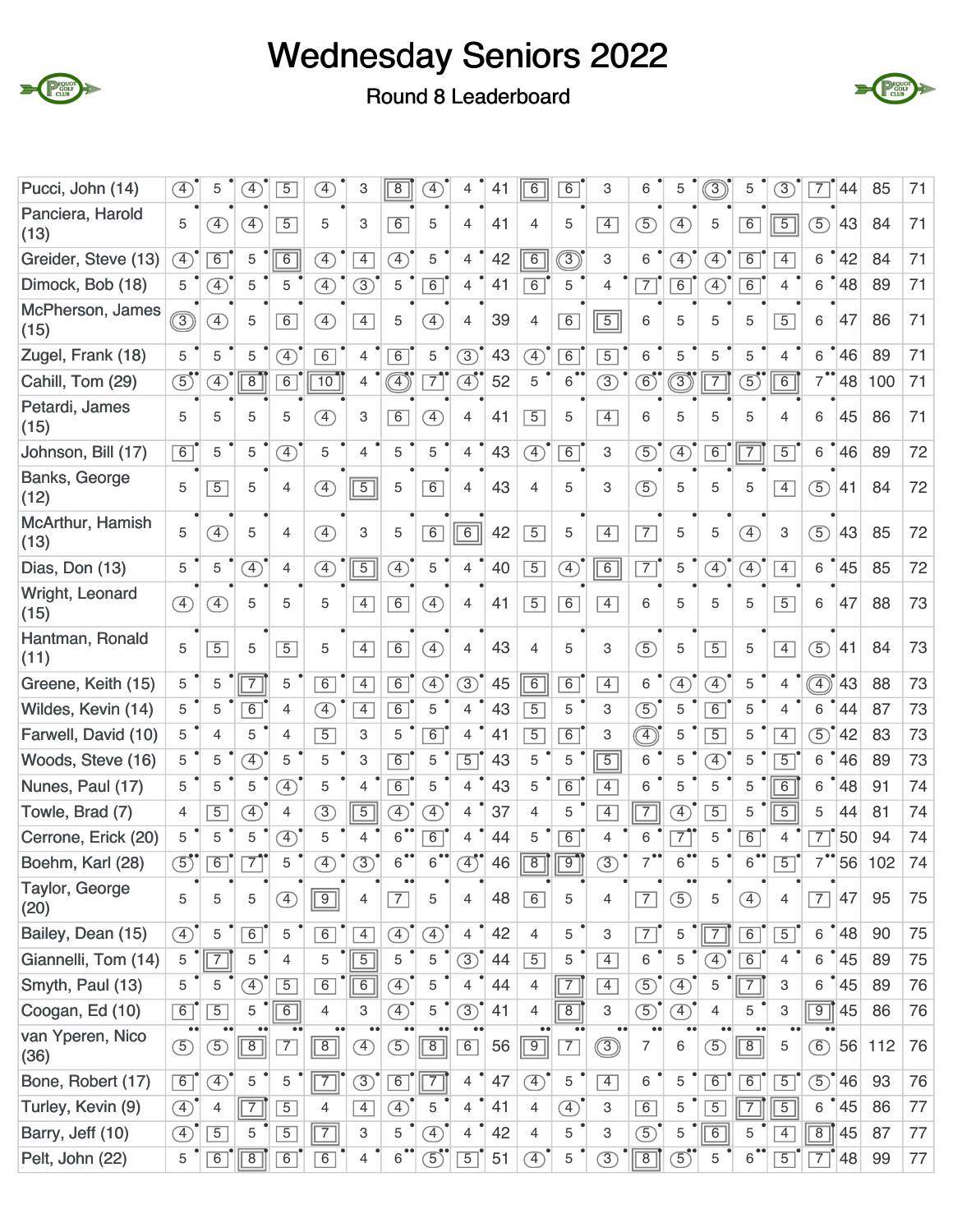



Round 8 Leaderboard

| Bacewicz, Robert<br>(23) |                | 5 | 6 |   | C            | 4     | 6  | $\sqrt{5}$          | 4              | 47 | 6 | 6             | 5              |                | $\overline{5}$ | $\overline{6}$ | $\bullet$ $\bullet$<br>$\parallel 8 \parallel$ |     |   | 54 | 101 | 78 |
|--------------------------|----------------|---|---|---|--------------|-------|----|---------------------|----------------|----|---|---------------|----------------|----------------|----------------|----------------|------------------------------------------------|-----|---|----|-----|----|
| Schmidt, David<br>(14)   | $\overline{4}$ | 4 | 5 |   | $^{\circ}$ 4 | 4     | 5  | 6                   | 6              | 42 | 6 | $\rightarrow$ | 3              | 6              | ' III          | 5              | $\frac{4}{3}$                                  | $6$ | 6 | 50 | 92  | 78 |
| Pullen, Rudy (14)        |                | 5 | 4 | 5 | 6            | 3     | 5  | 6                   | $\overline{5}$ | 46 | 5 | 5             | $\overline{4}$ | 6              | 4              |                | 6                                              |     | 6 | 47 | 93  | 79 |
| Bruno, Ed (16)           | 5              | 6 | 5 | 5 | 8            |       |    | $^{\circ}4^{\circ}$ | 5              | 50 |   | 6             | 4              | $\overline{5}$ | 5              |                | 5                                              | 5   |   | 49 | 99  | 83 |
| Boots, Bill (17)         | 6              | 4 |   |   |              | $6$ I | 5. | $\mathcal{L}$       |                | 51 | 6 |               |                | 8              |                | $\sim$         | 6                                              |     | 6 | 59 | 110 | 93 |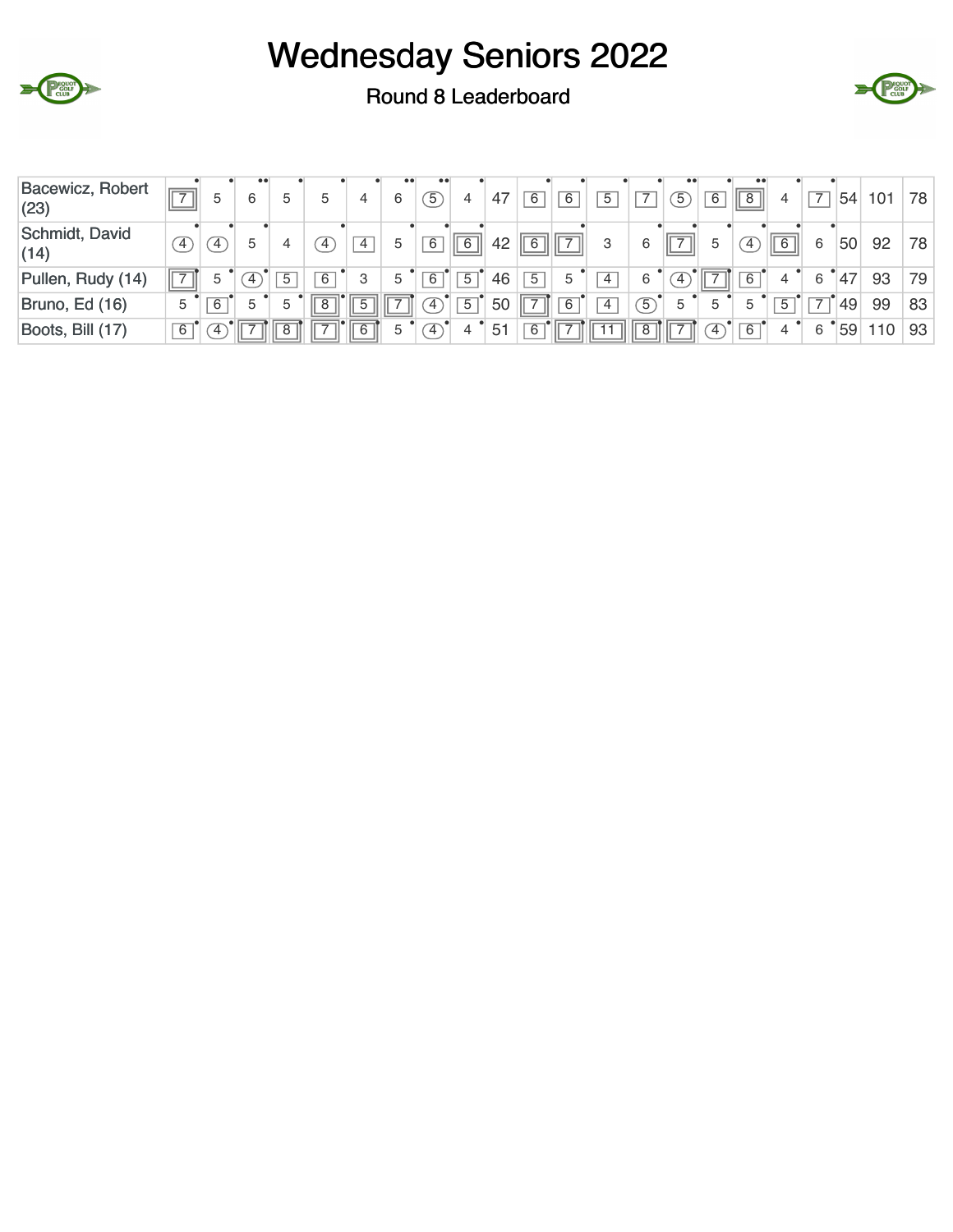

### Round 8 Leaderboard



#### Gross Skins - Gross Skins

| Player                                       | <b>Skins</b> | <b>Purse</b> | <b>Details</b> |
|----------------------------------------------|--------------|--------------|----------------|
| Pucci, John<br><b>Pequot Golf Club</b>       |              | \$21.67      | Birdie on 15   |
| Greider, Steve<br><b>Pequot Golf Club</b>    |              | \$21.67      | Birdie on 11   |
| McPherson, James<br><b>Pequot Golf Club</b>  |              | \$21.67      | Birdie on 1    |
| Towle, Brad                                  |              | \$21.67      | Birdie on 5    |
| Farwell, David<br><b>Pequot Golf Club</b>    |              | \$21.67      | Birdie on 13   |
| Reynolds, Richard<br><b>Pequot Golf Club</b> |              | \$21.67      | Birdie on 18   |

#### Total Purse Allocated: \$130.02

| Hole           | Par            | <b>Score</b>   |                |                |                |                | <b>Won</b>        |                  |                |                |                |             |                 |                  |    |    |                | <b>Tie</b>                               |            |                |                |              |              |
|----------------|----------------|----------------|----------------|----------------|----------------|----------------|-------------------|------------------|----------------|----------------|----------------|-------------|-----------------|------------------|----|----|----------------|------------------------------------------|------------|----------------|----------------|--------------|--------------|
| $\mathbf{1}$   | $\overline{4}$ | 3              |                |                |                |                | McPherson, James  |                  |                |                |                |             |                 |                  |    |    |                |                                          |            |                |                |              |              |
| $\mathbf{2}$   | $\overline{4}$ | $\overline{4}$ |                |                |                |                |                   |                  |                |                |                |             |                 |                  |    |    |                | Boots, Bill, Farwell, David and 6 other  |            |                |                |              |              |
| 3              | $\overline{4}$ | $\overline{4}$ |                |                |                |                |                   |                  |                |                |                |             |                 |                  |    |    |                | Dias, Don, Panciera, Harold and 4 other  |            |                |                |              |              |
| 4              | $\overline{4}$ | $\overline{4}$ |                |                |                |                |                   |                  |                |                |                |             |                 |                  |    |    |                | Dias, Don, Farwell, David and 7 other    |            |                |                |              |              |
| 5              | $\overline{4}$ | 3              |                |                |                |                | Towle, Brad       |                  |                |                |                |             |                 |                  |    |    |                |                                          |            |                |                |              |              |
| 6              | 3              | 3              |                |                |                |                |                   |                  |                |                |                |             |                 |                  |    |    |                | Barry, Jeff, Coogan, Ed and 6 other      |            |                |                |              |              |
| $\overline{7}$ | $\overline{4}$ | 4              |                |                |                |                |                   |                  |                |                |                |             |                 |                  |    |    |                | Bailey, Dean, Coogan, Ed and 5 other     |            |                |                |              |              |
| 8              | $\overline{4}$ | $\overline{4}$ |                |                |                |                |                   |                  |                |                |                |             |                 |                  |    |    |                | Bailey, Dean, Barry, Jeff and 9 other    |            |                |                |              |              |
| 9              | 3              | 3              |                |                |                |                |                   |                  |                |                |                |             |                 |                  |    |    |                | Coogan, Ed, Giannelli, Tom and 2 other   |            |                |                |              |              |
| 10             | $\overline{4}$ | $\overline{4}$ |                |                |                |                |                   |                  |                |                |                |             |                 |                  |    |    |                | Bailey, Dean, Barry, Jeff and 7 other    |            |                |                |              |              |
| 11             | $\overline{4}$ | 3              |                |                |                |                | Greider, Steve    |                  |                |                |                |             |                 |                  |    |    |                |                                          |            |                |                |              |              |
| 12             | 3              | 3              |                |                |                |                |                   |                  |                |                |                |             |                 |                  |    |    |                | Bailey, Dean, Barry, Jeff and 9 other    |            |                |                |              |              |
| 13             | 5              | $\overline{4}$ |                |                |                |                | Farwell, David    |                  |                |                |                |             |                 |                  |    |    |                |                                          |            |                |                |              |              |
| 14             | $\overline{4}$ | $\overline{4}$ |                |                |                |                |                   |                  |                |                |                |             |                 |                  |    |    |                | Coogan, Ed, Greider, Steve and 5 other   |            |                |                |              |              |
| 15             | $\overline{4}$ | 3              |                |                |                |                | Pucci, John       |                  |                |                |                |             |                 |                  |    |    |                |                                          |            |                |                |              |              |
| 16             | $\overline{4}$ | $\overline{4}$ |                |                |                |                |                   |                  |                |                |                |             |                 |                  |    |    |                | Dias, Don, McArthur, Hamish and 3 other  |            |                |                |              |              |
| 17             | 3              | 3              |                |                |                |                |                   |                  |                |                |                |             |                 |                  |    |    |                | Coogan, Ed, McArthur, Hamish and 3 other |            |                |                |              |              |
| 18             | 5              | $\overline{4}$ |                |                |                |                | Reynolds, Richard |                  |                |                |                |             |                 |                  |    |    |                |                                          |            |                |                |              |              |
|                |                |                | 1              | $\overline{2}$ | $\sqrt{3}$     | $\overline{4}$ | 5                 | $\boldsymbol{6}$ | $\overline{7}$ | 8              | 9              | Out         | 10              | 11               | 12 | 13 | 14             | 15                                       | 16         | 17             | 18             | In           | <b>Total</b> |
| Pucci, John    |                |                | $\overline{4}$ | 5              | $\overline{4}$ | $\sqrt{5}$     | 4                 | 3                | 8              | $\overline{4}$ | $\overline{4}$ | $\mathbf 0$ | 6               | 6                | 3  | 6  | $\overline{5}$ | (3)                                      | $\sqrt{5}$ | 3              | $\overline{7}$ | $\mathbf{1}$ | 1            |
| Greider, Steve |                |                | $\overline{4}$ | 6              | 5              | 6              | $\overline{4}$    | $\overline{4}$   | $\overline{4}$ | 5              | $\overline{4}$ | $\mathbf 0$ | $6\phantom{1}6$ | $\left(3\right)$ | 3  | 6  | 4              | 4                                        | 6          | $\overline{4}$ | $6\,$          | $\mathbf{1}$ | 1            |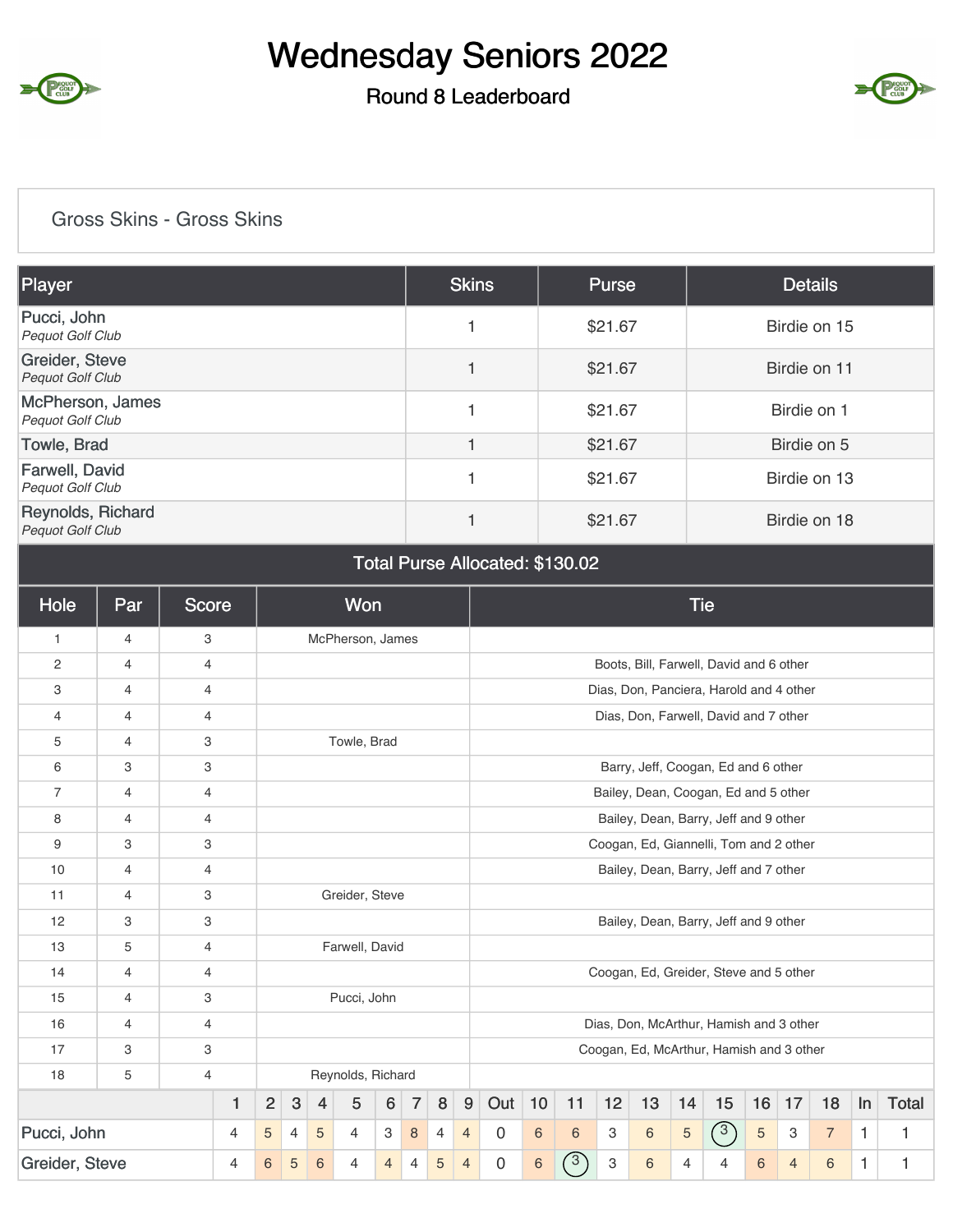





| McPherson, James                | $\binom{3}{ }$ | 4              | 5               | 6              | 4                     | $\overline{4}$ | 5               | $\overline{4}$ | $\overline{4}$ | 1             | 4              | 6              | 5              | 6              | $\sqrt{5}$     | 5              | 5              | 5              | 6              | 0            | 1            |
|---------------------------------|----------------|----------------|-----------------|----------------|-----------------------|----------------|-----------------|----------------|----------------|---------------|----------------|----------------|----------------|----------------|----------------|----------------|----------------|----------------|----------------|--------------|--------------|
| Towle, Brad                     | $\overline{4}$ | 5              | $\overline{4}$  | 4              | (3)                   | 5              | $\overline{4}$  | $\overline{4}$ | $\overline{4}$ | 1             | $\overline{4}$ | 5              | $\overline{4}$ | $\overline{7}$ | $\overline{4}$ | 5              | $\overline{5}$ | 5              | 5              | 0            | $\mathbf{1}$ |
| Farwell, David                  | 5              | $\overline{4}$ | 5               | 4              | 5                     | 3              | 5               | $\sqrt{6}$     | $\overline{4}$ | $\mathbf 0$   | 5              | 6              | 3              | $\bigodot$     | 5              | 5              | 5              | $\overline{4}$ | 5              | $\mathbf{1}$ | 1            |
| Reynolds, Richard               | 4              | 5              | 5               | 5              | 6                     | 3              | $\overline{4}$  | $\overline{4}$ | 3              | $\mathbf{0}$  | 4              | 5              | $\overline{4}$ | 5              | 4              | 4              | 6              | 3              | $\binom{4}{ }$ | 1            | 1            |
| Nunes, Paul                     | 5              | 5              | 5               | $\overline{4}$ | 5                     | $\overline{4}$ | $6\phantom{1}6$ | 5              | $\overline{4}$ | $\mathbf 0$   | 5              | 6              | $\overline{4}$ | 6              | 5              | 5              | 5              | 6              | 6              | $\Omega$     | 0            |
| Panciera, Harold                | 5              | $\overline{4}$ | $\overline{4}$  | 5              | 5                     | 3              | $6\phantom{1}6$ | 5              | $\overline{4}$ | $\Omega$      | $\overline{4}$ | 5              | $\overline{4}$ | 5              | $\overline{4}$ | 5              | $\sqrt{6}$     | 5              | 5              | 0            | 0            |
| Smyth, Paul                     | 5              | 5              | $\overline{4}$  | 5              | 6                     | 6              | $\overline{4}$  | $\sqrt{5}$     | $\overline{4}$ | $\mathbf 0$   | $\overline{4}$ | $\overline{7}$ | $\overline{4}$ | 5              | 4              | 5              | $\overline{7}$ | З              | 6              | $\Omega$     | 0            |
| Sirpenski, Larry                | 4              | 4              | 4               | 5              | 4                     | $\overline{4}$ | 5               | 5              | 3              | $\Omega$      | 5              | 5              | 3              | 6              | 4              | 4              | $\overline{4}$ | 6              | 6              | 0            | 0            |
| Wright, Leonard                 | 4              | $\overline{4}$ | 5               | 5              | 5                     | $\overline{4}$ | $6\phantom{1}6$ | $\overline{4}$ | $\overline{4}$ | $\mathbf 0$   | 5              | 6              | $\overline{4}$ | 6              | 5              | 5              | 5              | 5              | 6              | $\Omega$     | 0            |
| Bruno, Ed                       | 5              | 6              | 5               | 5              | 8                     | 5              | $\overline{7}$  | 4              | 5              | $\Omega$      | $\overline{7}$ | 6              | $\overline{4}$ | 5              | 5              | 5              | 5              | 5              | $\overline{7}$ | 0            | 0            |
| Barry, Jeff                     | 4              | 5              | 5               | 5              | $\overline{7}$        | 3              | 5               | $\overline{4}$ | $\overline{4}$ | $\mathbf 0$   | $\overline{4}$ | 5              | 3              | 5              | 5              | 6              | 5              | $\overline{4}$ | 8              | 0            | 0            |
| Hantman, Ronald                 | 5              | 5              | 5               | 5              | 5                     | $\overline{4}$ | $6\phantom{1}6$ | 4              | $\overline{4}$ | $\Omega$      | 4              | 5              | 3              | 5              | 5              | 5              | 5              | $\overline{4}$ | 5              | 0            | 0            |
| Bacewicz, Robert                | $\overline{7}$ | 5              | $6\phantom{1}6$ | 5              | 5                     | $\overline{4}$ | 6               | 5              | $\overline{4}$ | $\Omega$      | 6              | 6              | 5              | $\overline{7}$ | 5              | 6              | 8              | $\overline{4}$ | $\overline{7}$ | $\Omega$     | 0            |
| McArthur, Hamish                | 5              | $\overline{4}$ | 5               | $\overline{4}$ | 4                     | 3              | 5               | $\sqrt{6}$     | 6              | $\Omega$      | 5              | 5              | $\overline{4}$ | $\overline{7}$ | 5              | 5              | $\overline{4}$ | 3              | 5              | $\Omega$     | 0            |
| Coogan, Ed                      | 6              | 5              | 5               | 6              | $\overline{4}$        | 3              | $\overline{4}$  | 5              | 3              | $\Omega$      | $\overline{4}$ | 8              | З              | 5              | $\overline{4}$ | $\overline{4}$ | 5              | 3              | 9              | $\Omega$     | 0            |
| Dias, Don                       | 5              | 5              | $\overline{4}$  | $\overline{4}$ | $\overline{4}$        | 5              | 4               | 5              | $\overline{4}$ | $\mathbf 0$   | 5              | 4              | 6              | $\overline{7}$ | 5              | $\overline{4}$ | 4              | $\overline{4}$ | 6              | 0            | 0            |
| Wildes, Kevin                   | 5              | 5              | 6               | $\overline{4}$ | $\overline{4}$        | $\overline{4}$ | 6               | 5              | $\overline{4}$ | $\Omega$      | 5              | 5              | 3              | 5              | 5              | 6              | 5              | $\overline{4}$ | 6              | $\Omega$     | 0            |
| Boots, Bill                     | 6              | $\overline{4}$ | $\overline{7}$  | 8              | $\overline{7}$        | 6              | 5               | $\overline{4}$ | $\overline{4}$ | $\Omega$      | 6              | $\overline{7}$ | 11             | 8              | $\overline{7}$ | $\overline{4}$ | 6              | $\overline{4}$ | 6              | $\Omega$     | 0            |
| Taylor, George                  | 5              | 5              | 5               | $\overline{4}$ | 9                     | $\overline{4}$ | $\overline{7}$  | 5              | $\overline{4}$ | $\Omega$      | 6              | 5              | $\overline{4}$ | $\overline{7}$ | 5              | 5              | $\overline{4}$ | $\overline{4}$ | $\overline{7}$ | $\Omega$     | 0            |
| van Yperen, Nico                | 5              | 5              | 8               | $\overline{7}$ | 8                     | $\overline{4}$ | 5               | $\,8\,$        | 6              | $\Omega$      | 9              | $\overline{7}$ | 3              | $\overline{7}$ | 6              | 5              | 8              | 5              | 6              | 0            | 0            |
| Bailey, Dean                    | 4              | 5              | 6               | 5              | 6                     | $\overline{4}$ | $\overline{4}$  | $\overline{4}$ | $\overline{4}$ | $\Omega$      | $\overline{4}$ | 5              | 3              | $\overline{7}$ | 5              | $\overline{7}$ | 6              | 5              | 6              | $\Omega$     | 0            |
| Schmidt, David                  | 4              | $\overline{4}$ | 5               | $\overline{4}$ | $\overline{4}$        | $\overline{4}$ | 5               | $\,$ 6 $\,$    | 6              | $\mathbf 0$   | 6              | $\overline{7}$ | 3              | $6\phantom{1}$ | $\overline{7}$ | 5              | $\overline{4}$ | $6\phantom{a}$ | 6              | 0            | 0            |
| Giannelli, Tom                  | 5              | $\overline{7}$ | 5               | $\overline{4}$ | 5                     | 5              | 5               | 5              | 3              | $\mathbf 0$   | 5              | 5              | $\overline{4}$ | 6              | $\sqrt{5}$     | $\overline{4}$ | $\,6$          | $\overline{4}$ | 6              | 0            | 0            |
| Petardi, James                  | 5              | 5              | 5               | 5              | 4                     | 3              | 6               | 4              | $\overline{4}$ | $\mathbf 0$   | 5              | 5              | $\overline{4}$ | 6              | 5              | 5              | 5              | $\overline{4}$ | $6\phantom{a}$ | 0            | 0            |
| <b>Starting Hole Start Hole</b> |                |                |                 |                | Eagle or Better Eagle |                |                 |                |                | <b>Birdie</b> |                | Par            |                | Bogey          |                |                |                |                |                |              |              |

Double Bogey or Worse Dbl. Bogey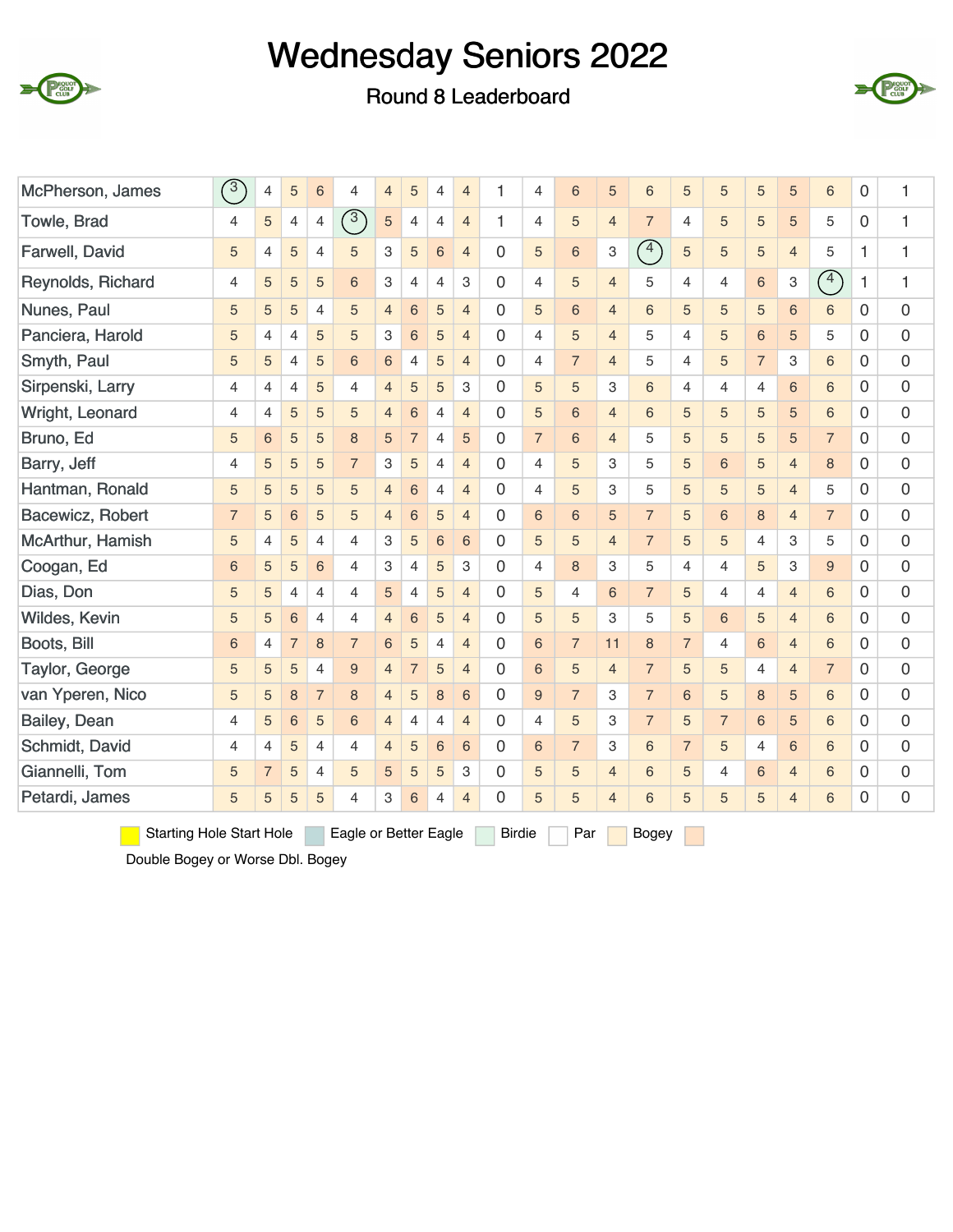

### Round 8 Leaderboard



#### Net Skins - Net Skins

| Player                                     | <b>Skins</b> | <b>Purse</b> | <b>Details</b>                 |
|--------------------------------------------|--------------|--------------|--------------------------------|
| Cahill, Tom                                | 2            | \$45.00      | Eagle on 7, Double Eagle on 14 |
| Pucci, John<br>Pequot Golf Club            | 1            | \$22.50      | Eagle on 15                    |
| Greider, Steve<br>Pequot Golf Club         |              | \$22.50      | Eagle on 11                    |
| McPherson, James<br>Pequot Golf Club       | 1            | \$22.50      | Eagle on 1                     |
| Farwell, David<br>Pequot Golf Club         |              | \$22.50      | Eagle on 13                    |
| van Yperen, Nico<br>Pequot Golf Club       | 1            | \$22.50      | Eagle on 12                    |
| Sylvester, Bill<br><b>Pequot Golf Club</b> |              | \$22.50      | Eagle on 8                     |

#### Total Purse Allocated: \$180.00

| Hole             | Par            | <b>Score</b>   |   |                |              |   | Won              |                 |                  |                                    |                |          |   |    |    |    | <b>Tie</b>                                |    |   |   |                |   |                           |
|------------------|----------------|----------------|---|----------------|--------------|---|------------------|-----------------|------------------|------------------------------------|----------------|----------|---|----|----|----|-------------------------------------------|----|---|---|----------------|---|---------------------------|
| $\mathbf{1}$     | 4              | $\overline{c}$ |   |                |              |   |                  |                 | McPherson, James |                                    |                |          |   |    |    |    |                                           |    |   |   |                |   |                           |
| $\overline{c}$   | $\overline{4}$ | 3              |   |                |              |   |                  |                 |                  |                                    |                |          |   |    |    |    | Bone, Robert, Boots, Bill and 10 other    |    |   |   |                |   |                           |
| 3                | 4              | 3              |   |                |              |   |                  |                 |                  |                                    |                |          |   |    |    |    | Dias, Don, Panciera, Harold and 6 other   |    |   |   |                |   |                           |
| 4                | $\overline{4}$ | 3              |   |                |              |   |                  |                 |                  |                                    |                |          |   |    |    |    | Cerrone, Erick, Johnson, Bill and 3 other |    |   |   |                |   |                           |
| 5                | 4              | 3              |   |                |              |   |                  |                 |                  |                                    |                |          |   |    |    |    | Boehm, Karl, Dias, Don and 10 other       |    |   |   |                |   |                           |
| 6                | 3              | $\mathbf{2}$   |   |                |              |   |                  |                 |                  |                                    |                |          |   |    |    |    | Boehm, Karl, Bone, Robert and 2 other     |    |   |   |                |   |                           |
| $\overline{7}$   | $\overline{4}$ | $\overline{c}$ |   |                |              |   | Cahill, Tom      |                 |                  |                                    |                |          |   |    |    |    |                                           |    |   |   |                |   |                           |
| 8                | 4              | $\mathbf{2}$   |   |                |              |   | Sylvester, Bill  |                 |                  |                                    |                |          |   |    |    |    |                                           |    |   |   |                |   |                           |
| $9$              | 3              | $\overline{c}$ |   |                |              |   |                  |                 |                  |                                    |                |          |   |    |    |    | Boehm, Karl, Cahill, Tom and 7 other      |    |   |   |                |   |                           |
| 10               | 4              | 3              |   |                |              |   |                  |                 |                  |                                    |                |          |   |    |    |    | Bone, Robert, Johnson, Bill and 3 other   |    |   |   |                |   |                           |
| 11               | 4              | $\overline{c}$ |   |                |              |   | Greider, Steve   |                 |                  |                                    |                |          |   |    |    |    |                                           |    |   |   |                |   |                           |
| 12               | 3              | $\mathbf{1}$   |   |                |              |   | van Yperen, Nico |                 |                  |                                    |                |          |   |    |    |    |                                           |    |   |   |                |   |                           |
| 13               | 5              | 3              |   |                |              |   | Farwell, David   |                 |                  |                                    |                |          |   |    |    |    |                                           |    |   |   |                |   |                           |
| 14               | 4              | $\mathbf{1}$   |   |                |              |   | Cahill, Tom      |                 |                  |                                    |                |          |   |    |    |    |                                           |    |   |   |                |   |                           |
| 15               | $\overline{4}$ | $\mathbf{2}$   |   |                |              |   | Pucci, John      |                 |                  |                                    |                |          |   |    |    |    |                                           |    |   |   |                |   |                           |
| 16               | 4              | 3              |   |                |              |   |                  |                 |                  |                                    |                |          |   |    |    |    | Cahill, Tom, Dias, Don and 5 other        |    |   |   |                |   |                           |
| 17               | 3              | $\overline{c}$ |   |                |              |   |                  |                 |                  |                                    |                |          |   |    |    |    | Pucci, John and Sylvester, Bill           |    |   |   |                |   |                           |
| 18               | 5              | 3              |   |                |              |   |                  |                 |                  |                                    |                |          |   |    |    |    | Greene, Keith and Reynolds, Richard       |    |   |   |                |   |                           |
|                  |                |                | 1 | $\overline{2}$ | $\mathbf{3}$ | 4 | $\sqrt{5}$       | $6\phantom{1}6$ | $\overline{7}$   | 8                                  | 9 <sup>1</sup> | Out $10$ |   | 11 | 12 | 13 | 14                                        | 15 |   |   |                |   | 16   17   18   In   Total |
| Cahill, Tom (29) |                |                | 5 |                |              | 6 | 10               | 4               |                  | $\bullet\bullet$<br>$\overline{7}$ | $\bullet$<br>4 | 1        | 5 | 6  | 3  | 6  |                                           |    | 5 | 6 | $\overline{7}$ | 1 | $\overline{2}$            |